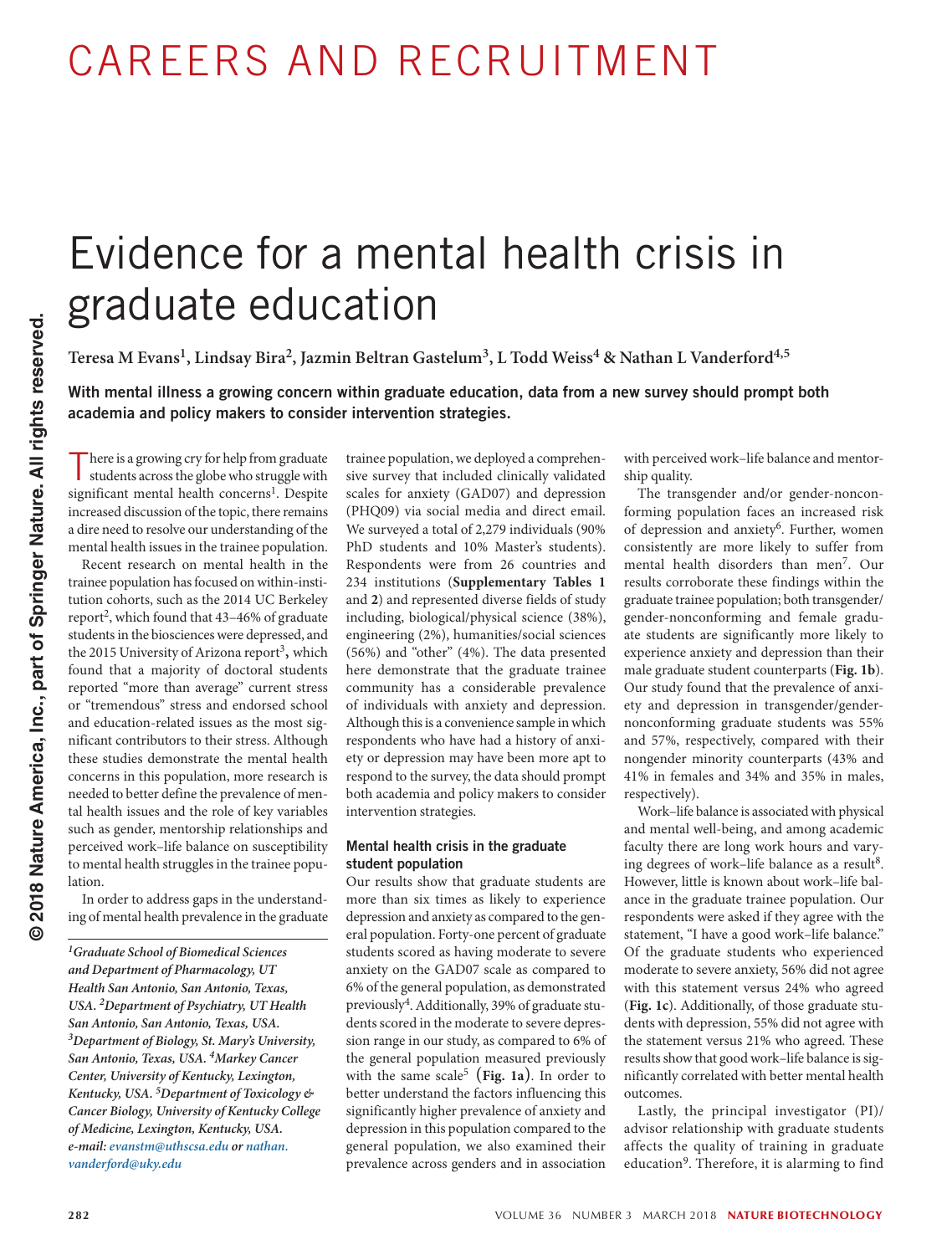## CAREERS AND RECRUITMENT



Figure 1 The prevalence of anxiety and depression within the population of graduate students studied. (a) Overall prevalence. (b) Prevalence of anxiety and depression by gender. (c) Effect of perceived work– life balance. (d) Effect of relationship with mentor (see Supplementary Data).

that of graduate students who experienced anxiety and/or depression, 50% did not agree with the statement that their PI or advisor provides "real" mentorship as compared to 36% and 33% who agreed, respectively (**Fig. 1d**; see **Supplementary Data**). The majority of those who experienced anxiety (49%) and depression (50%) disagreed with the statement that their PI/advisor provides ample support versus 35% and 32% who agreed. When asked if their PI/advisor positively impacts their emotional or mental well-being, 48% with anxiety and 47% with depression did not agree versus 34% and 31% who agreed. Further, the majority of graduate students experiencing anxiety and/ or depression did not agree with the statements that their PI/advisor is an asset to their career (53% and 54% versus 37% and 35% who agreed) or that they feel valued by their mentor (55% and 56% versus 34% and 30% who agreed). These data indicate that strong, supportive and positive mentoring relationships between graduate students and their PI/advisors correlate significantly with less anxiety and depression.

### Intervention strategies

**Enhanced access to mental health support.**  There has been a keen focus on building the biomedical workforce of tomorrow among

graduate institutions and the US National Institutes of Health (NIH). The NIH has provided a model through efforts such as the Broadening Experiences in Scientific Training (BEST) award program and within the NIH campus through establishing the Office of Intramural Training and Education that houses many programs to support the career development of intramural trainees. Although these resources have served as a scaffold for the development of local programs at many graduate institutions, there are still many universities that lack adequate career and professional development programs.

Career development encompasses many skills that are vital to graduate student success but is often not included under this umbrella as mental health $10$ . We believe that our data support the need for a more comprehensive development of more adequate career development offices across institutions to ensure that they can serve to educate students about mental health and refer those who need mental health support. Establishing this infrastructure is a foundational step for institutions to ensure that students are prepared to become the biomedical workforce of tomorrow. Further, creating programs and interventions within career development offices that promote mental

health will result in a competitive advantage for institutions and increase retention, thus strengthening the bioscience workforce pipeline.

**Call for cultural change.** There is a grave need to educate faculty about the impact of graduate education on the mental health of graduate students. The NIH Office of Intramural Training and Education recently used a trainthe-trainers model at a highly successful event where career development leaders trained the next generation of career development professionals on topics that are vital to their success<sup>11</sup>. Using a similar train-the-trainers model, faculty and administration could be trained by mental health professionals to ensure that those in a position to directly support graduate students are equipped to identify student mental health needs and provide adequate guidance and referrals as needed. This model could also be used by career development professionals to provide faculty with training in the fundamental skills and knowledge needed to mentor today's PhD students in the vast and ever-changing job market.

Many in academia have spoken out about their own mental illnesses and the stigma they faced within the academic community. Fears of not gaining tenure or judgments being cast by colleagues are just a few of the major concerns faced by those who suffer from mental health disorders in academia<sup>12</sup>. Fundamentally, data such as ours call for a shift in the culture within academia to eliminate the stigma and ensure that students are not reluctant to communicate openly with their faculty advisors.

Work–life balance is hard to attain in a culture where it is frowned upon to leave the laboratory before the sun goes down. The stress of increased pressure to produce data in order to compete for funding has increased exponentially, and science fields are feeling immense pressure<sup>13</sup>. Faculty and administrators must set a tone of self-care as well as an efficient and mindful work ethic in order to move to a healthier work and education environment.

**Call to action.** These data demonstrate a critical need for additional studies that investigate intervention strategies that could address the mental health crisis in the graduate trainee population. It is only with strong and validated interventions that academia will be able to provide help for those who are traveling through the bioscience workforce pipeline.

#### **Conclusions**

Our studies show a high prevalence of anxiety and depression in a diverse graduate student